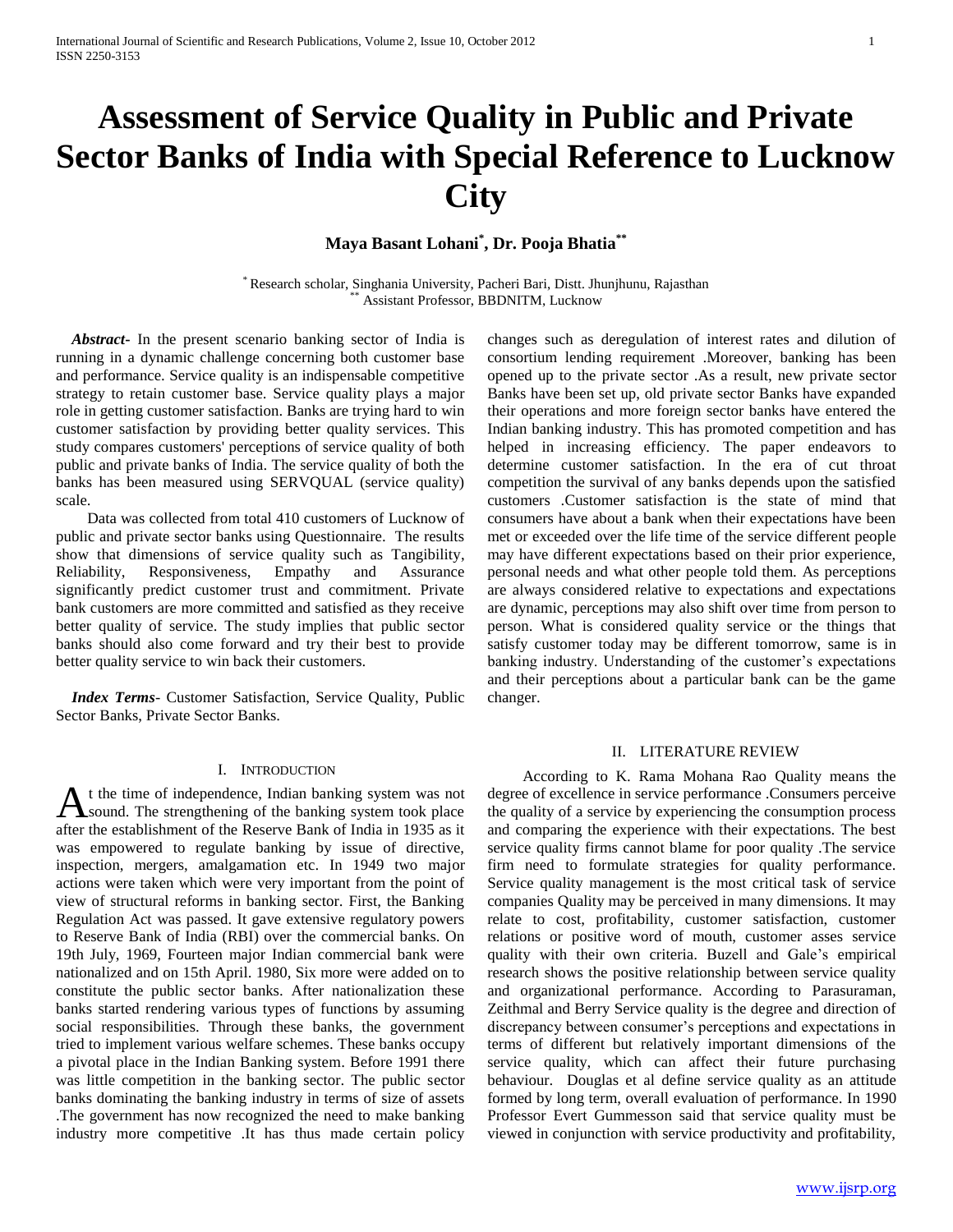According to him service quality had been widely researched but not service productivity. According to Philip Kotler et al 2010 services firm can differentiate it by delivering consistently higher quality than its competitors provide. Now a day's most of service industries have joined the customer-driven quality movement and like product marketers, service providers need to identify what target customers expect in regards to service quality. The top service companies set high service –quality standards. They watch service performance closely, both their own and that of competitors. They do not settle for merely good service; they aim for hundred percent defect-free service. Studies of Panda reveal that customer tests the quality of service of a firm at every encounter. Each of the customer encounter is called moment of truth. If the experience from service encounters are bad, it may not lead to customer satisfaction .Quality management involve deciding on quality standards and implementing a method of assurance on performance level of the staff and facilities. Quality has emerged as a major competitive element in service company strategies. Service providers are giving increasing emphasis on creating reputation for good quality of service as this provides a positive image for their organization. The service quality management process involves matching evolving customer expectations. Customers have their own service expectations. From a firm a customer is satisfied when his expectations match the perceived service. When the perceived service passes over the expected service, the customer is delighted if there is failure in meeting expectation the customer is dissatisfied. Lovelock et al (2006) opined that if a firm wants to retain customer they are required to provide better services to their customers by quality improvement programs and should continuously enhance benefits desired by customers. At the same time, productivity improvement efforts decrease the cost. The customers are satisfied with the organization if the services deliver by firm are better than their competitors. According to Zeithamal et al (2008) customer have two different types of service expectations: 1) Meaning and types of expected service 2) Current issues in customer service expectations. In a Perception of the service, service quality may be the most critical determinant of satisfaction. They mentioned the service encounters or "moments of truth" as the building blocks for both satisfaction and quality. Service encounter is an opportunity to build perceptions of quality and satisfaction.

## III. OBJECTIVES

- To measure and analyze the quality of services provided by public sector and private sector Banks in Lucknow, India.
- To ascertain service quality variations across selected banks by demographic variations.
- To measure the customer satisfaction in selected public and private sector banks by analyzing the gap between expectations and their perceptions of banking services.

#### IV. RESEARCH METHODOLOGY

 This study is based on a survey conducted in Lucknow City. Primary as well as secondary data were collected. The theoretical foundation of the study is based on various secondary sources such as texts book on service quality, articles, quality magazines, and published papers. For the purpose of the study, a questionnaire was designed on 5 point Likert scale, where '1' represents SD (strongly disagree) and '5' represents SA (strongly agree), and the total 410 respondents were asked to respond to the statements in the SERVQUAL scale. Questionnaire consisted of 26 questions related to five dimensions of service quality in which the customers of various banks responded against their expectations and perceptions. Questionnaires were personally delivered by hand at workplaces and homes, which was used as a method for data collection. The respondents (220 of public sector banks and 190 of private sector banks) were required to record their perceptions and expectations of the service of the respective public sector Bank and private sector banks in Lucknow. Three public sector banks-SBI, PNB and BOB and three private sector banks –HDFC, ICICI and Axis were selected for the study. The study is based on the assumption that all banks belong to the same category. This categorization was based on the responses of the customers.

 The parameters identified are Tangibility, Assurance, Reliability, Responsiveness and Empathy.

#### V. DATA ANALYSIS

#### DEMOGRAPHIC PROFILE OF THE RESPONDENTS

#### **Table 1: GENDER WISE DISTRIBUTION OF THE RESPONDENTS**

| Gender 1 | Number $& %$ of respondents |               |                                            |       |  |
|----------|-----------------------------|---------------|--------------------------------------------|-------|--|
|          |                             |               | Public sector banks   Private sector banks |       |  |
|          | No.                         | $\frac{0}{0}$ | No.                                        | $\%$  |  |
| Male     | 142                         | 64.55         | 142                                        | 74.73 |  |
| Female   | 78                          | 35.45         | 48                                         | 25.27 |  |

#### **Table 2: AGE WISE DISTRIBUTION OF THE RESPONDENTS**

|              | Number $& %$ of respondents |       |                      |       |  |  |
|--------------|-----------------------------|-------|----------------------|-------|--|--|
| Age          |                             |       |                      |       |  |  |
|              | Public sector banks         |       | Private sector banks |       |  |  |
|              | No.                         | $\%$  | No.                  | %     |  |  |
| $<$ 25 years | 26                          | 11.82 | 23                   | 12.1  |  |  |
| $25 - 35$    | 36                          | 16.36 | 63                   | 33.15 |  |  |
| 35-45        | 52                          | 23.64 | 55                   | 28.95 |  |  |
| $45 - 55$    | 55                          | 25    | 33                   | 17.36 |  |  |
| >55          |                             | 23.18 | 16                   | 8.44  |  |  |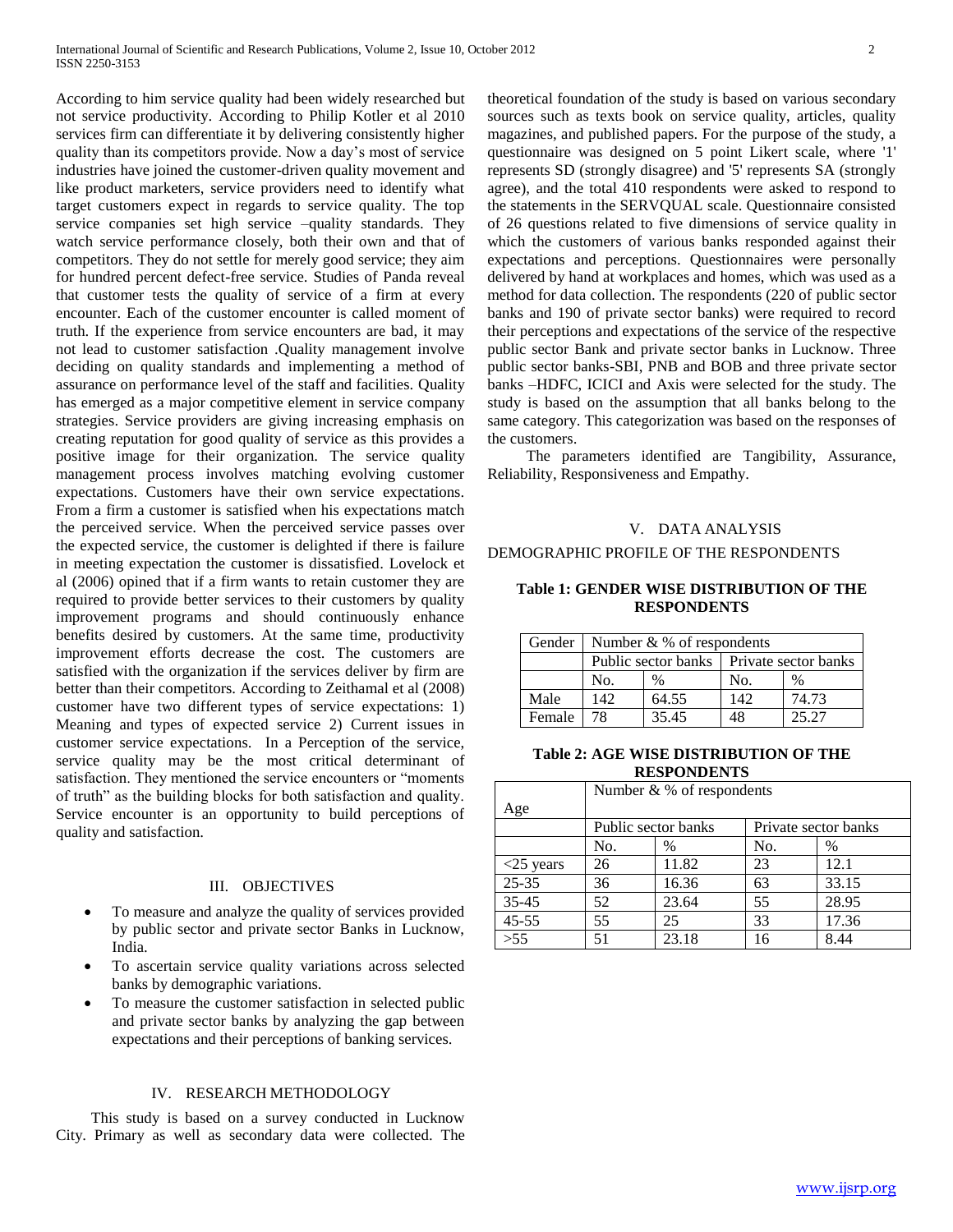## **Table3: EDUCATION WISE DISTRIBUTION OF THE RESPONDENTS**

| Education    | Number $& %$ of respondents |       |                      |       |  |
|--------------|-----------------------------|-------|----------------------|-------|--|
|              | Public sector banks         |       | Private sector banks |       |  |
|              | No.                         | $\%$  | No.                  | $\%$  |  |
| Graduate     | 85                          | 38.74 | 42                   | 22.1  |  |
| Post grad.   | 72                          | 32.73 | 68                   | 35.79 |  |
| Professional | 33                          |       | 61                   | 32.1  |  |
| Others       | 30                          | 13.63 | 19                   | 10    |  |

## **Table 4: OCCUPATION WISE DISTRIBUTION OF THE RESPONDENTS**

| Occupation      | Number & % of respondents |               |                      |       |  |
|-----------------|---------------------------|---------------|----------------------|-------|--|
|                 | Public sector banks       |               | Private sector banks |       |  |
|                 | No.                       | $\frac{0}{0}$ | No.                  | $\%$  |  |
| Government      | 55                        | 25            | 22                   | 11.58 |  |
| Private         | 59                        | 26.82         | 63                   | 33.15 |  |
| Professional    | 21                        | 09.55         | 43                   | 22.63 |  |
| <b>Business</b> | 21                        | 09.55         | 41                   | 21.58 |  |
| Student         | 25                        | 11.36         | 12                   | 06.32 |  |
| Others          | 39                        | 17.72         | 09                   | 04.74 |  |

## **Table 5: INCOME WISE DISTRIBUTION OF THE RESPONDENTS**

| Income/Rs.                  | Number $& %$ of respondents |                     |                      |       |  |
|-----------------------------|-----------------------------|---------------------|----------------------|-------|--|
|                             |                             | Public sector banks | Private sector banks |       |  |
|                             | No.                         | $\%$                | No.                  | $\%$  |  |
| $<$ 10,0000                 | 24                          | 10.91               | 09                   | 04.74 |  |
| 10,000-15,000               | 38                          | 17.27               | 22                   | 11.58 |  |
| $\overline{15,000}$ -25,000 | 58                          | 26.36               | 43                   | 22.63 |  |
| 25,000-40,000               | 72                          | 32.73               | 55                   | 28.95 |  |
| >40,000                     | 28                          | 12.73               | 61                   | 32.10 |  |

**Chart 1**





## VI. ANALYSIS OF CHI SQUARE TEST OF INDEPENDENCE

#### **Chi square test of independence**

#### **Hypothesis:**

ż

 H0: Preference towards public/private sector banks and age group is independent of each other.

 H1: Preference towards public/private sector banks and age group is dependent of each other.

$$
X^2 = \sum \left[ \frac{(F_O - Fe)^2}{Fe} \right]
$$

where Fo= observed frequency and Fe= expected frequency for each cell

Fe=(frequency for the column)(frequency for the row)/n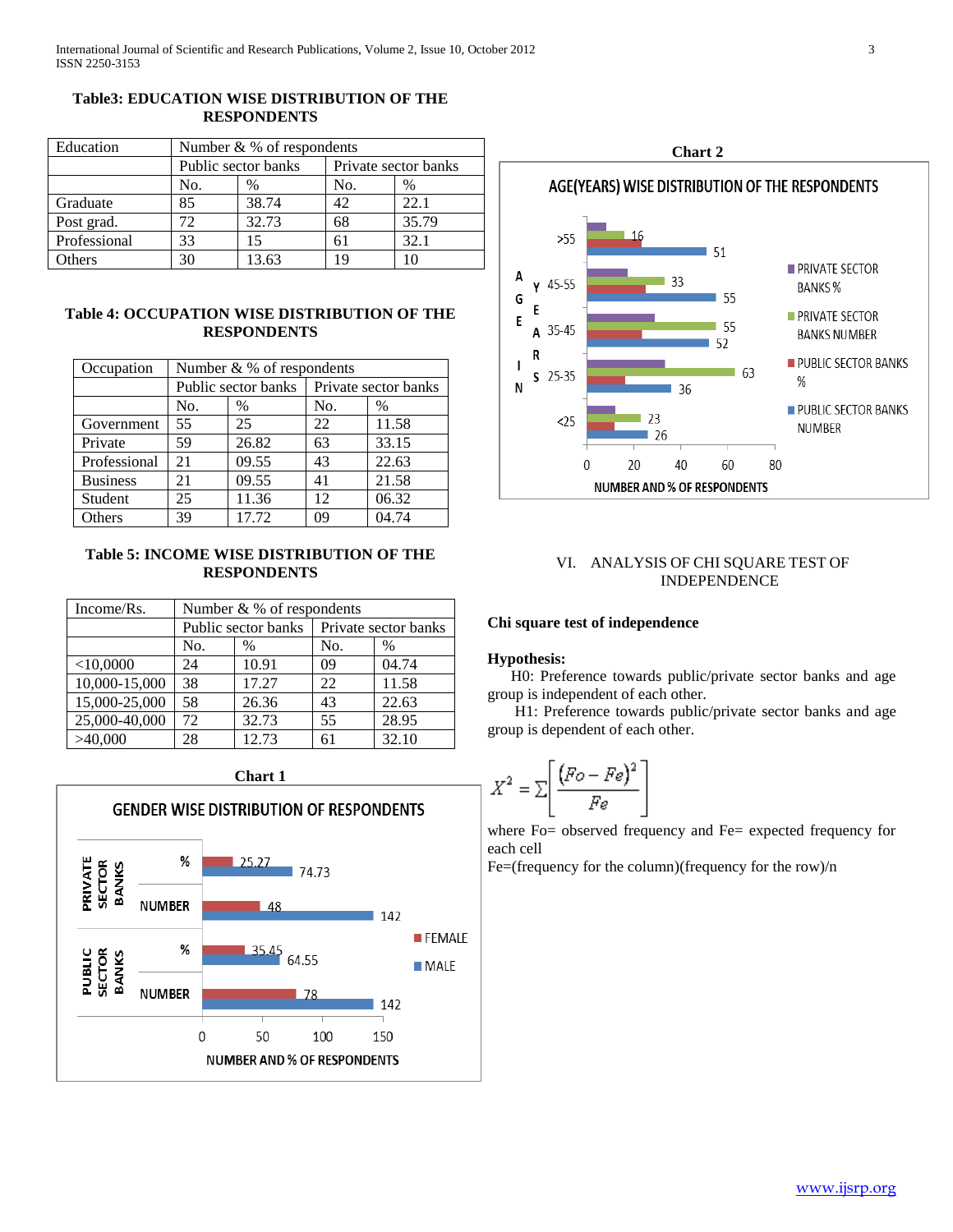## **Table 6**

|                                         | <b>Observed frequency</b> |           |           |           |     |                           |  |
|-----------------------------------------|---------------------------|-----------|-----------|-----------|-----|---------------------------|--|
|                                         |                           | Age group |           |           |     |                           |  |
| Preference<br>towards banks             | $<$ 25 years              | 25-35     | $35 - 45$ | $45 - 55$ | >55 | <b>Total</b><br>of<br>row |  |
| <b>Public</b><br>sector<br><b>banks</b> | 26                        | 36        | 52        | 55        | 51  | 220                       |  |
| Private<br>sector<br>banks              | 23                        | 63        | 55        | 33        | 16  | <b>190</b>                |  |
| <b>Total of column</b>                  | 49                        | 99        | 107       | 88        | 67  | 410                       |  |

# **Table 7**

| <b>Expected frequency</b>             |              |           |           |           |        |  |  |
|---------------------------------------|--------------|-----------|-----------|-----------|--------|--|--|
|                                       |              | Age group |           |           |        |  |  |
| Preference<br>towards<br><b>banks</b> | $<$ 25 years | $25 - 35$ | $35 - 45$ | $45 - 55$ | >55    |  |  |
|                                       |              |           |           |           |        |  |  |
| <b>Public sector banks</b>            | 26.292       | 53.121    | 57.414    | 47.219    | 35.951 |  |  |
| <b>Private sector banks</b>           | 22.707       | 45.878    | 49.585    | 40.780    | 31.048 |  |  |

# **Table 8 Calculation of**  $\chi^2$

| Fo | Fe     | Fo-Fe     | $(Fo-Fe)^2$ | $[(Fo-Fe)^2]/Fe$        |
|----|--------|-----------|-------------|-------------------------|
| 26 | 26.292 | 0.292     | 0.085       | 0.003                   |
| 36 | 53.121 | $-17.121$ | 293.12      | 5.51                    |
| 52 | 57.414 | $-5.414$  | 29.31       | 0.510                   |
| 55 | 47.219 | 7.781     | 60.54       | 1.28                    |
| 51 | 35.951 | 15.049    | 226.47      | 6.29                    |
| 23 | 22.707 | 0.293     | 0.085       | 0.003                   |
| 63 | 45.878 | 17.122    | 293.16      | 6.39                    |
| 55 | 49.585 | 5.415     | 29.32       | 0.591                   |
| 33 | 40.780 | $-7078$   | 60.52       | 1.48                    |
| 16 | 31.048 | $-15.048$ | 226.44      | 7.29                    |
|    |        |           |             | $\gamma^2$ Cal = 29.347 |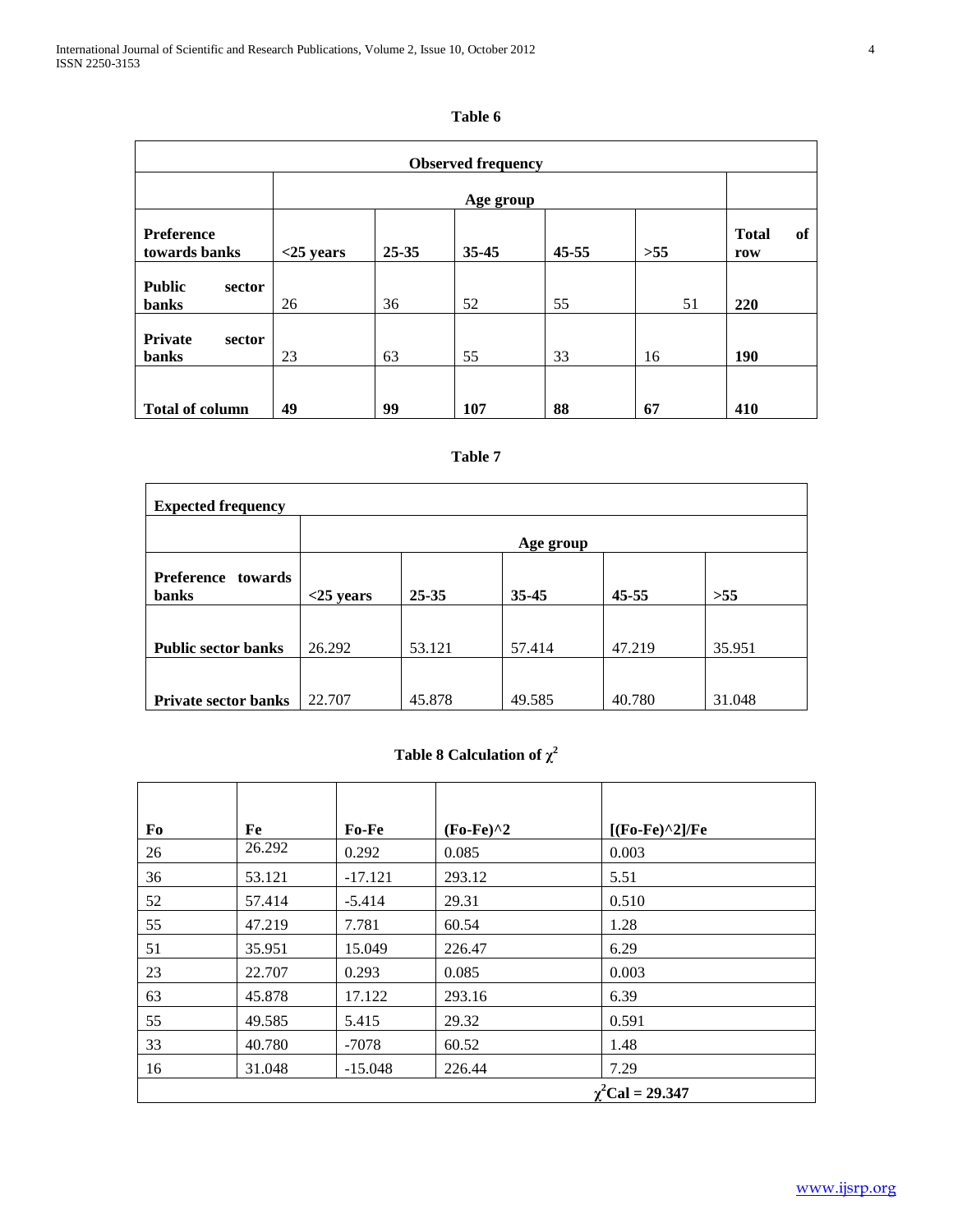Degree of freedom=(R-1)\*(C-1)  
= 
$$
(2-1)*(5-1)
$$

 $=4$ 

Confidence level  $= 95 %$ Therefore  $\chi^2$ tab = 9.488

Now in this case  $\chi^2$ **cal** >  $\chi^2$ **tab** hence null hypothesis is rejected and alternative hypothesis is accepted.

## VII. SERVQUAL ANALYSIS

| <b>Tangibility</b> |                |         |                       |                             |               |
|--------------------|----------------|---------|-----------------------|-----------------------------|---------------|
| <b>Statement</b>   | <b>E-score</b> | p-score | <b>SERVOUAL Score</b> | Average<br><b>Dimension</b> | Chi<br>square |
|                    | 4.48           | 3.64    | $-0.84$               |                             |               |
| 2.                 | 4.28           | 3.38    | $-0.90$               |                             |               |
| 3.                 | 4.30           | 3.69    | $-0.61$               |                             |               |
| 4.                 | 4.59           | 3.90    | $-0.69$               | $-0.81$                     | 1.0561        |
| 5.                 | 4.50           | 3.68    | $-0.82$               |                             |               |
| 6.                 | 4.66           | 3.68    | $-0.98$               |                             |               |
| 7.                 | 4.62           | 3.75    | $-0.87$               |                             |               |

## **Table 9: GAP MODEL FOR PUBLIC SECTOR BANKS**

| <b>Reliability</b> |                |         |                       |                             |               |
|--------------------|----------------|---------|-----------------------|-----------------------------|---------------|
| <b>Statement</b>   | <b>E-score</b> | p-score | <b>SERVQUAL Score</b> | Average<br><b>Dimension</b> | Chi<br>square |
|                    | 4.51           | 3.66    | $-0.85$               |                             |               |
| 2.                 | 4.36           | 3.80    | $-0.56$               | $-0.83$                     | 0.6815        |
|                    | 4.55           | 3.29    | $-1.26$               |                             |               |
| 3.                 |                |         |                       |                             |               |
| 4.                 | 4.33           | 3.67    | $-0.66$               |                             |               |

| <b>Responsiveness</b> |                |         |                       |                  |        |
|-----------------------|----------------|---------|-----------------------|------------------|--------|
| <b>Statement</b>      | <b>E-score</b> | p-score | <b>SERVQUAL Score</b> | Average          | Chi    |
|                       |                |         |                       | <b>Dimension</b> | square |
|                       | 4.50           | 3.48    | $-1.02$               |                  |        |
| ۷.                    | 4.60           | 3.53    | $-1.07$               | $-1.08$          | 1.0451 |
|                       | 4.42           | 3.41    | $-1.01$               |                  |        |
| 4.                    | 4.45           | 3.23    | $-1.22$               |                  |        |

| <b>Assurance</b> |                |         |                       |                             |               |
|------------------|----------------|---------|-----------------------|-----------------------------|---------------|
| <b>Statement</b> | <b>E-score</b> | p-score | <b>SERVQUAL Score</b> | Average<br><b>Dimension</b> | Chi<br>square |
|                  | 4.52           | 3.48    | $-1.04$               |                             |               |
| 2.               | 4.55           | 3.83    | $-0.72$               |                             |               |
| 3.               | 4.52           | 3.38    | $-1.14$               | $-1.02$                     | 1.1684        |
| 4.               | 4.54           | 3.33    | $-1.21$               |                             |               |
| 5.               | 4.63           | 3.64    | $-0.99$               |                             |               |

| <b>Empathy</b>   |                |         |                       |                             |               |
|------------------|----------------|---------|-----------------------|-----------------------------|---------------|
| <b>Statement</b> | <b>E-score</b> | p-score | <b>SERVQUAL Score</b> | Average<br><b>Dimension</b> | Chi<br>square |
|                  | 4.48           | 3.12    | $-1.36$               |                             |               |
| 2.               | 4.52           | 3.27    | $-1.25$               |                             |               |
| 3.               | 4.38           | 2.99    | $-1.39$               | $-1.25$                     | 2.1284        |
| 4.               | 4.41           | 3.05    | $-1.36$               |                             |               |
| 5.               | 4.32           | 3.28    | $-1.04$               |                             |               |
| 6.               | 4.50           | 3.42    | $-1.08$               |                             |               |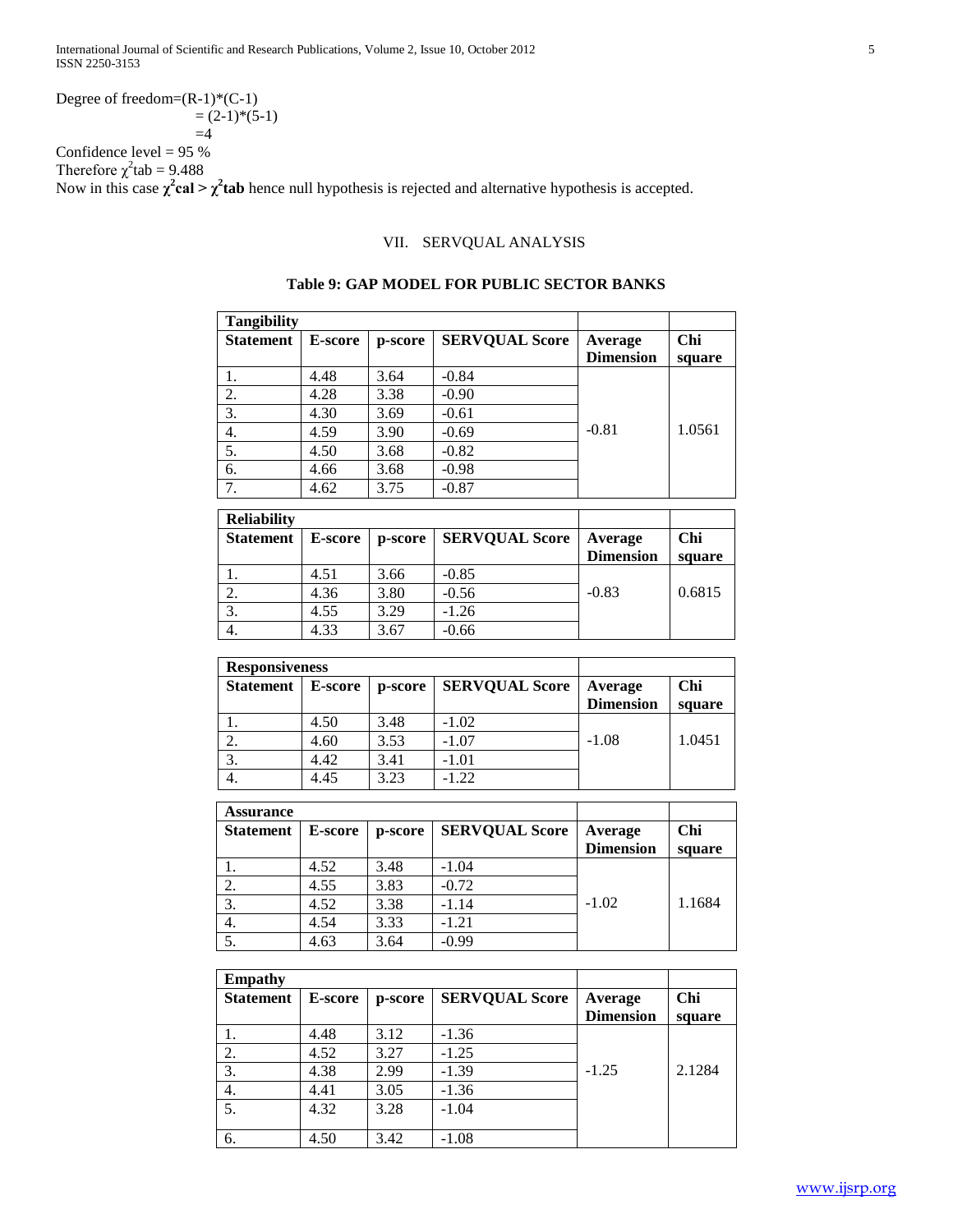| <b>Tangibility</b> |                    |          |                                      |                             |               |
|--------------------|--------------------|----------|--------------------------------------|-----------------------------|---------------|
| <b>Statement</b>   | <b>E-score</b>     | p-score  | <b>SERVQUAL Score</b>                | Average<br><b>Dimension</b> | Chi<br>square |
|                    | 4.52               | 3.96     | $-0.56$                              |                             |               |
| 2.                 | 4.31               | 3.89     | $-0.42$                              |                             |               |
| 3.                 | 4.42               | 3.90     | $-0.52$                              | $-0.68$                     | 0.7449        |
| 4.                 | 4.55               | 3.86     | $-0.69$                              |                             |               |
| 5.                 | 4.69               | 3.80     | $-0.89$                              |                             |               |
| 6.                 | 4.57               | 3.80     | $-0.77$                              |                             |               |
| 7.                 | 4.75               | 3.85     | $-0.90$                              |                             |               |
| <b>Reliability</b> |                    |          |                                      |                             |               |
| $C_{\text{total}}$ | $\mathbf{F}$ conve | $n$ anno | <b>CEDVALLAL</b><br>$C_{\text{max}}$ | $\Lambda$ -romains          | $\sim$        |

#### **Table 10: GAP MODEL FOR PRIVATE SECTOR BANKS**

| <b>Reliability</b> |                |         |                       |                             |               |  |  |
|--------------------|----------------|---------|-----------------------|-----------------------------|---------------|--|--|
| <b>Statement</b>   | <b>E-score</b> | p-score | <b>SERVQUAL Score</b> | Average<br><b>Dimension</b> | Chi<br>square |  |  |
|                    | 4.48           | 3.91    | $-0.57$               |                             |               |  |  |
| 2.                 | 4.62           | 3.85    | $-0.77$               | $-0.77$                     | 0.5195        |  |  |
| 3.                 | 4.76           | 3.90    | $-0.86$               |                             |               |  |  |
| 4.                 | 4.63           | 3.76    | $-0.87$               |                             |               |  |  |

| <b>Responsiveness</b> |                |         |                       |                  |        |
|-----------------------|----------------|---------|-----------------------|------------------|--------|
| <b>Statement</b>      | <b>E-score</b> | p-score | <b>SERVQUAL Score</b> | Average          | Chi    |
|                       |                |         |                       | <b>Dimension</b> | square |
|                       | 4.74           | 3.92    | $-0.82$               |                  |        |
|                       | 4.77           | 4.21    | $-0.56$               | $-0.80$          | 0.5574 |
|                       | 4.62           | 3.71    | $-0.91$               |                  |        |
| 4.                    | 4.64           | 3.75    | $-0.89$               |                  |        |

| <b>Assurance</b> |         |         |                       |                             |               |
|------------------|---------|---------|-----------------------|-----------------------------|---------------|
| <b>Statement</b> | E-score | p-score | <b>SERVQUAL Score</b> | Average<br><b>Dimension</b> | Chi<br>square |
|                  | 4.57    | 3.85    | $-0.72$               |                             |               |
| 2.               | 4.64    | 4.21    | $-0.43$               |                             |               |
| 3.               | 4.67    | 3.77    | $-0.90$               | $-0.77$                     | 0.6678        |
| 4.               | 4.68    | 3.80    | $-0.88$               |                             |               |
|                  | 4.71    | 3.80    | $-0.91$               |                             |               |

| <b>Empathy</b>   |                |         |                       |                         |            |
|------------------|----------------|---------|-----------------------|-------------------------|------------|
| <b>Statement</b> | <b>E-score</b> | p-score | <b>SERVQUAL Score</b> | <b>AverageDimension</b> | Chi square |
|                  |                |         |                       |                         |            |
|                  | 4.52           | 3.89    | $-0.62$               |                         |            |
| 2.               | 4.71           | 3.60    | $-1.11$               |                         |            |
| 3.               | 4.72           | 4.16.   | $-0.56$               | $-0.88$                 | 1.05       |
| 4.               | 4.65           | 3.65    | $-1.00$               |                         |            |
| 5.               | 4.62           | 3.56    | $-1.06$               |                         |            |
| 6.               | 4.73           | 3.81    | $-0.92$               |                         |            |

# VIII. DATA INTERPRETATION

The major findings of the study are given below on the basis of analysis and interpretation.

- The result of the study reveals that the majority of the respondents of public sector banks and private sectors banks are male (69.2%) and belong to the age group of 35-45 years (26.10%).
- Majority of the respondents for this study are post graduate (34.15%), private employees (29.76%) and are